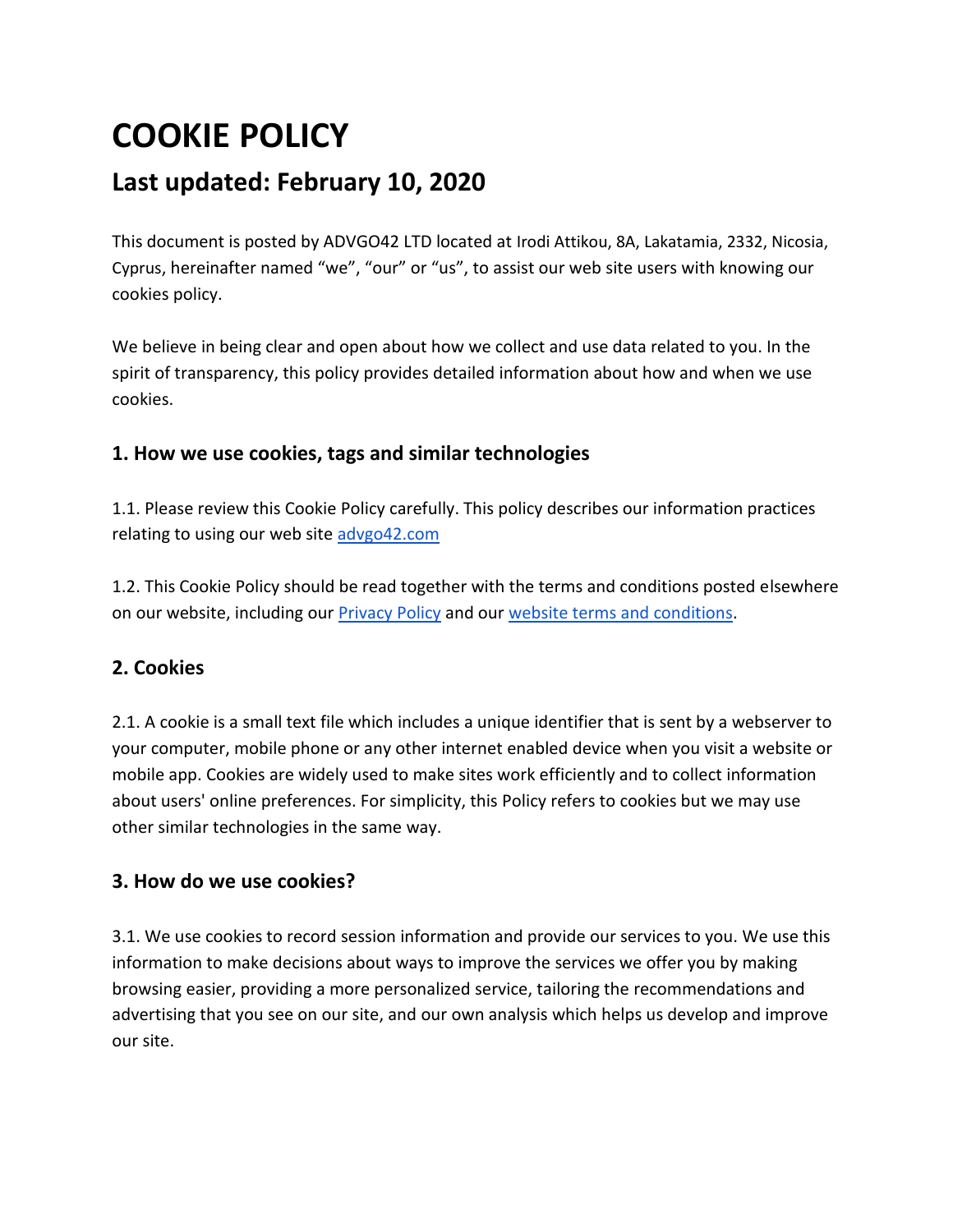3.2. We use all or some of the following categories of cookies on our website:

#### (a) **Essential cookies**.

These cookies are essential for parts of our website to operate. They enable you to move around our website and allow us to recognize you within our website so that we can provide you with the service that you have asked for such as remembering your sign-in details.

#### (b) **Functionality cookies**.

These cookies help us customize our site content based on your preferences. They remember choices you make, your language and the country you visit our website from. The information these cookies collect may be anonymized and they cannot track your browsing activity on other websites.

#### (c) **Performance cookies**.

These cookies collect information on how you use our website in order to help us improve areas such as navigation and to help us fix technical issues or errors. For example, we use these cookies to help us understand how you arrive at our website, browse or use our website and highlight areas where we can improve. The information stored by these cookies never shows personal details from which your identity can be established.

#### (d) **Targeting cookies**.

These cookies collect information about your browsing habits in order to make advertising, and the content we deliver, more relevant to you and your interests. They are also used to limit the number of times you see an advert or particular content, as well as help measure the effectiveness of an advertising or marketing campaign. These cookies are usually placed by third party advertising networks. They remember the websites you visit and that information is shared with other parties such as advertisers.

3.3. We may engage third party providers such as Google Analytics, Facebook, Yandex.Metrica, CloudFlare, AddThis to act on our behalf to ensure safe browsing, enrich user experience, track and analyze your usage of our website through the use of cookies, pixel tags / web beacons, and similar technologies. These third parties collect, and share with us, usage information about visits to our website, measure and research the effectiveness of our advertisements, track page usage, help us target our recommendations and advertising, and track use of our recommendations and advertisements.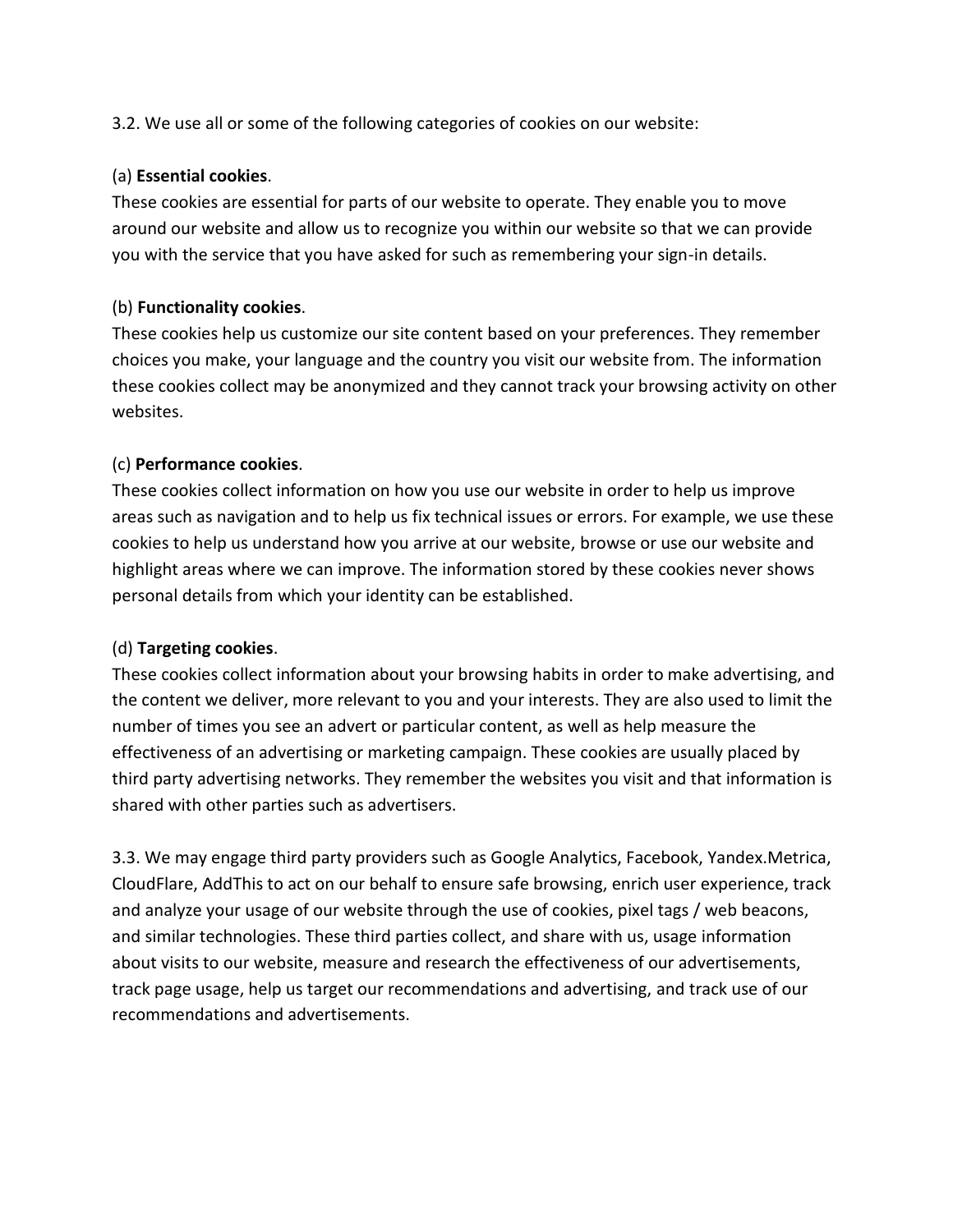| Cookie provider  | <b>Examples of commonly used cookies</b> |
|------------------|------------------------------------------|
| advgo42.com      | <b>VID</b>                               |
| Google Analytics | $_{\rm ga}$                              |
|                  | _gid                                     |
|                  | _ga_ <container-id></container-id>       |
|                  | _gac_gb_ <container-id></container-id>   |
|                  | _gat                                     |
|                  | AMP_TOKEN                                |
|                  | _gac_ <property-id></property-id>        |
|                  | utma                                     |
|                  | utmt                                     |
|                  | _utmb                                    |
|                  | utmc                                     |
|                  | utmz                                     |
|                  | utmv                                     |
|                  | _utmx                                    |
|                  | utmxx                                    |
|                  | _gaexp                                   |
|                  | _opt_awcid                               |
|                  | _opt_awmid                               |
|                  | _opt_awgid                               |
|                  | _opt_awkid                               |
|                  | _opt_utmc                                |
|                  | opt_expid                                |
| Google AdWords   | <b>NID</b>                               |
| Facebook         | $\operatorname{\sf fr}$                  |
|                  | datr                                     |
|                  | locale                                   |
|                  | wd                                       |
|                  | oo                                       |
| Yandex.Metrica   | _ym_metrika_enabled                      |
|                  | _ym_isad                                 |
|                  | ym_uid                                   |

3.4. Some of the cookies we commonly use are listed below: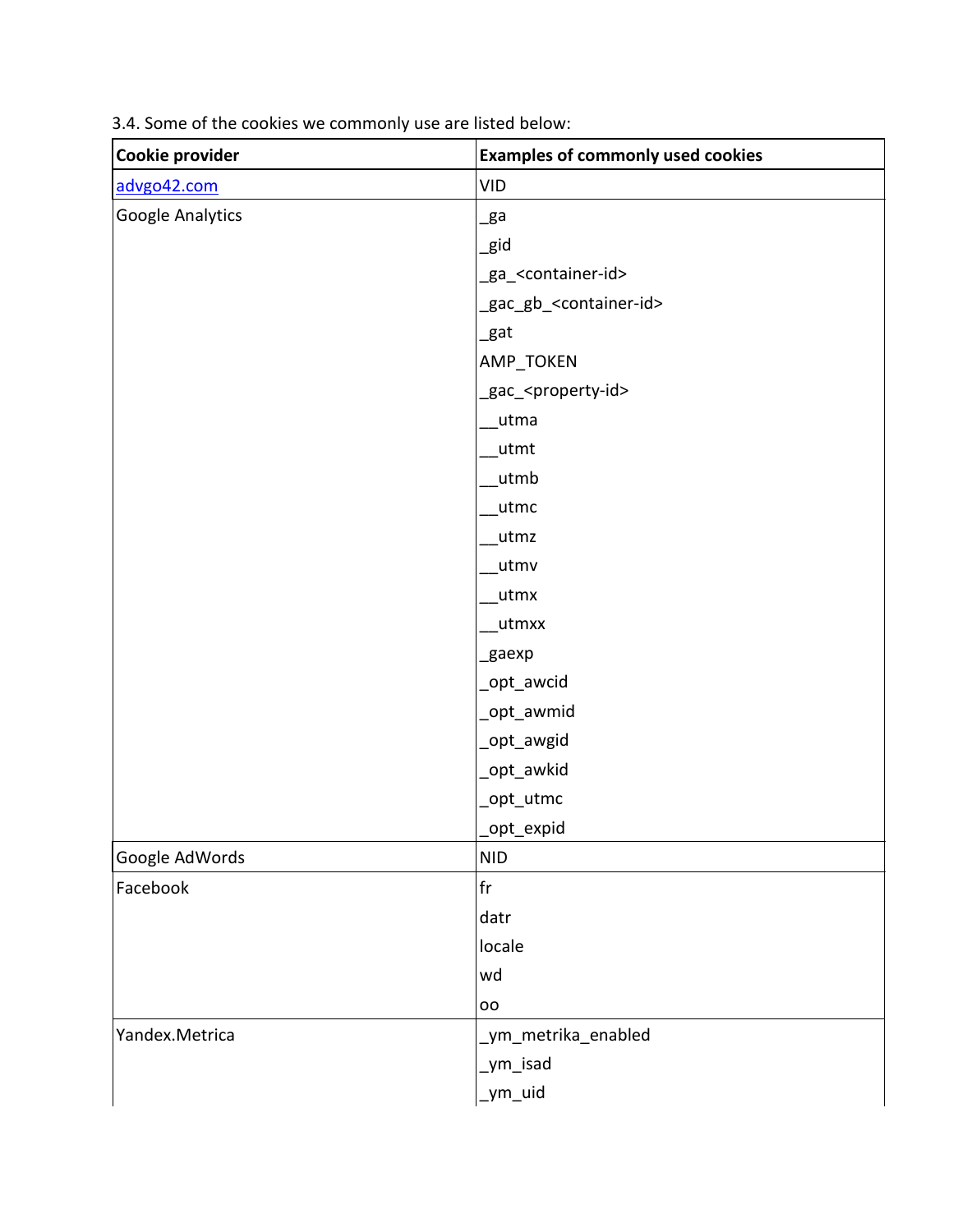|                             | _ym_d                       |
|-----------------------------|-----------------------------|
|                             | yabs-sid                    |
|                             | ym_debug                    |
|                             | _ym_mp2_substs              |
|                             | _ym_visorc_*                |
|                             | _ym_hostIndex               |
|                             | _ym_mp2_track               |
|                             |                             |
|                             | yandexuid                   |
|                             | yuidss                      |
|                             | ymex                        |
|                             | usst                        |
| Yandex.Metrica localStorage | _ym<номер счетчика>_lastHit |
|                             | _ym<номер счетчика>_lsid    |
|                             | _ут<номер счетчика>_reqNum  |
|                             | _ym_retryReqs               |
|                             | ZZ                          |

## **4. How do I reject cookies?**

4.1. At any time, you can prevent cookies from being set on your browser.

For instructions on how to block, delete or disable any cookies, please consult your browser's 'Help' or 'Support' section. Please note that by deleting our cookies or disabling future cookies you may not be able to access certain areas or features of our website.

4.2. Please consult the following links for information on cookie management and blocking according to your browser:

(а) Explorer: [http://windows.microsoft.com/en-gb/internet-explorer/delete-manage](http://windows.microsoft.com/en-gb/internet-explorer/delete-manage-cookies#ie=ie-11)[cookies#ie=ie-11.](http://windows.microsoft.com/en-gb/internet-explorer/delete-manage-cookies#ie=ie-11)

(b) Firefox: [https://support.mozilla.org/en-US/kb/enable-and-disable-cookies-website](https://support.mozilla.org/en-US/kb/enable-and-disable-cookies-website-preferences)[preferences](https://support.mozilla.org/en-US/kb/enable-and-disable-cookies-website-preferences)

(c) Chrome:<https://support.google.com/chrome/answer/95647?hl=en>

(d) Safari: [https://support.apple.com/kb/PH19214?locale=en\\_GB](https://support.apple.com/kb/PH19214?locale=en_GB)

4.3. You can opt out of third party tracking networks using these tools:· Click [here](https://tools.google.com/dlpage/gaoptout) to opt out of Google Analytics·